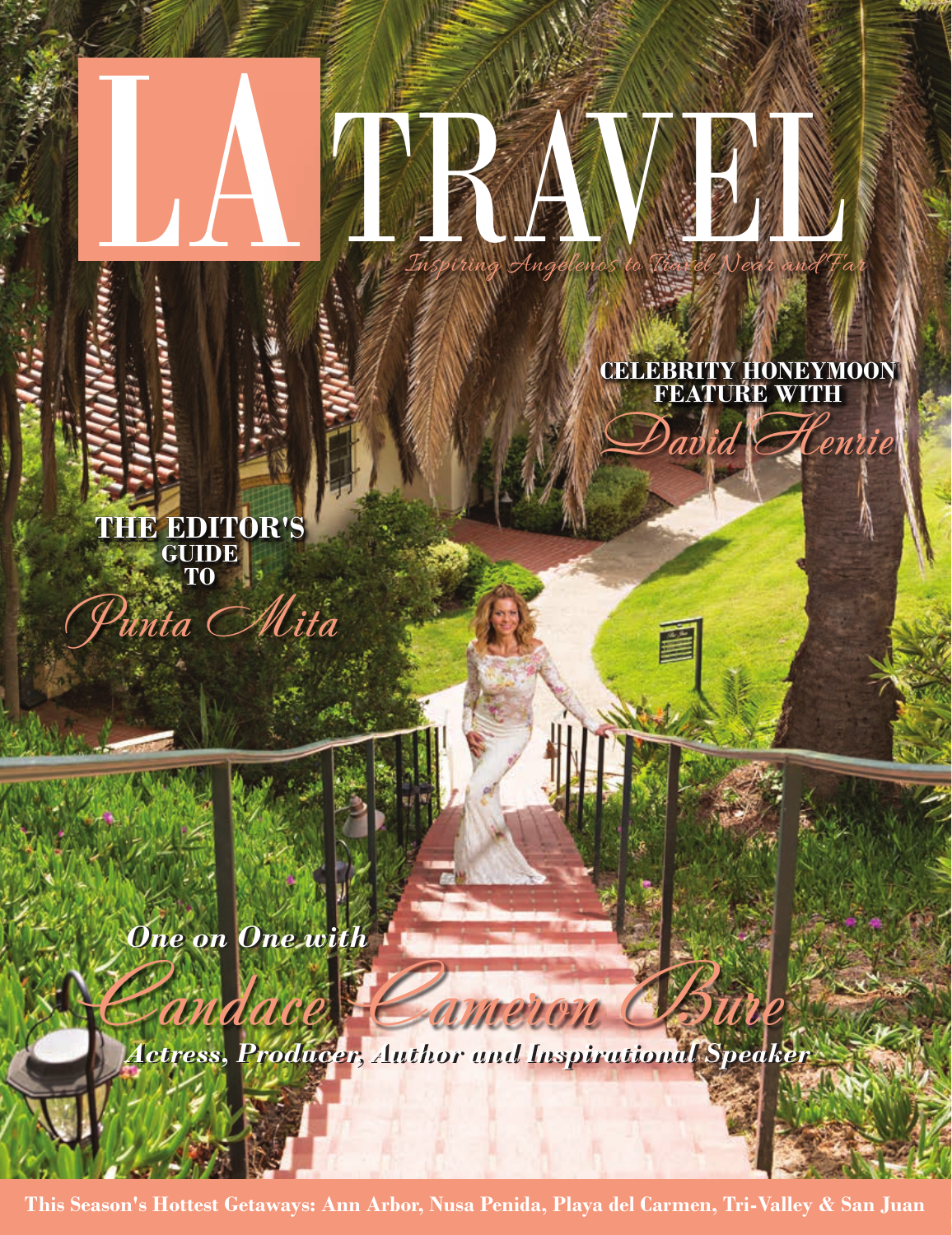## **TRI-VALLEY** NOSTALGIA

By: Richard Carroll Photography: Halina Kubalski

F or avid travelers longing to be captivated by the wistful nostalgia of an overlooked wedge of Northern California that is compassionately enamored with maintaining it's historic roots, the city of Pleasanton awaits with open arms. Tucked away in Tri-Valley, a triangle-shaped expanse consisting of three valleys; Amador, Livermore and San Ramon, all a surprising and untrammeled escape and where parking is free, the American flag is out and about, and appetizing wineries are thriving.

Thirty-five miles east of San Francisco and seemingly a world apart visitors are greeted by a Pleasanton gateway sign arched above the tree-lined street, along with touches of nicely preserved mid-19th Century architecture. The welcoming sign greeting visitors since 1932 and one of the few remaining gateway signs in the country is a foreshadowing of Pleasanton's loving preservation. The city's leaders have sheltered a sixblock long treasure fortunately forbidding large chain stores to move in and devastate the heart of downtown. Honored with esteemed awards such as "America's Best Cities to Live in," "America's top Hometown Spots," "Top 25 Most Uniquely American Cities and Towns," and a "Main Street Award," Pleasanton with a small town flavor dating to 1894 has held off the developer's wrecking ball.

With enormous forethought the Main Street streetlights are based on the original, while residents can refuel the family car at a petite nicely restored 1931 four-pump gas station that looks as if it should be a showcase museum piece, or pick up a quart of milk at one of only two drive-through dairies remaining in California. The original 1914 Town Hall is now a museum, and the 1920's brick Fire House has cleverly been converted to the Firehouse Art Center, while the oldest building in town, the 1852 Kottinger Historic Adobe Barn is currently housing a colorful floral and gift shop, and reportedly a presence or two.

With tales to tell the Adobe Barn on the National Register of Historic places located just off Main Street was once a jail administered by Justice of the Peace John Kottinger who was forced to build a tunnel to covertly transport the bandits from the old courthouse on Main Street to jail when he encountered the prisoner's cronies in crime who would sweep in on horseback and momentarily liberate them.



Exploring downtown it seems as if every few feet one comes across a bit of historical significance or an affable welcome. Dean's Café, smack dab in the middle of Main Street displaying the original sign is an earthy step back to the 1960's with classic leather booths, walls decorated with historic black and white photos, and a menu the size of a magazine. Sara who has worked there forever with a welcoming "Hi Hon", might give you a neck massage while serving classic California comfort cuisine.

Across the street the Rose Hotel, a 34-room boutique property owned by former NFL coach John Madden is designed for travelers who love to collect elegant memories. Opened in 2001, the Rose with deep pockets has created a masterpiece of design with the use of rare woods, a stunning handcrafted showcase staircase, an exceptional chandelier and lighting touches, and custom-made high-end furniture and bedding. Repeat visitors claim it's the finest hotel in the entire Bay Area and with the city's strict guidelines fits perfectly within Pleasanton's Main Street.

However stepping back a few years to the 1850's the rag-tag destination was tagged "The Most Desperate Town in the West," a base for quick-draw bandits who knew how to ride and shoot a five round Colt pistol, and who would partake at the dubious gambling halls, and busy brothels. According to residents the city's incredible